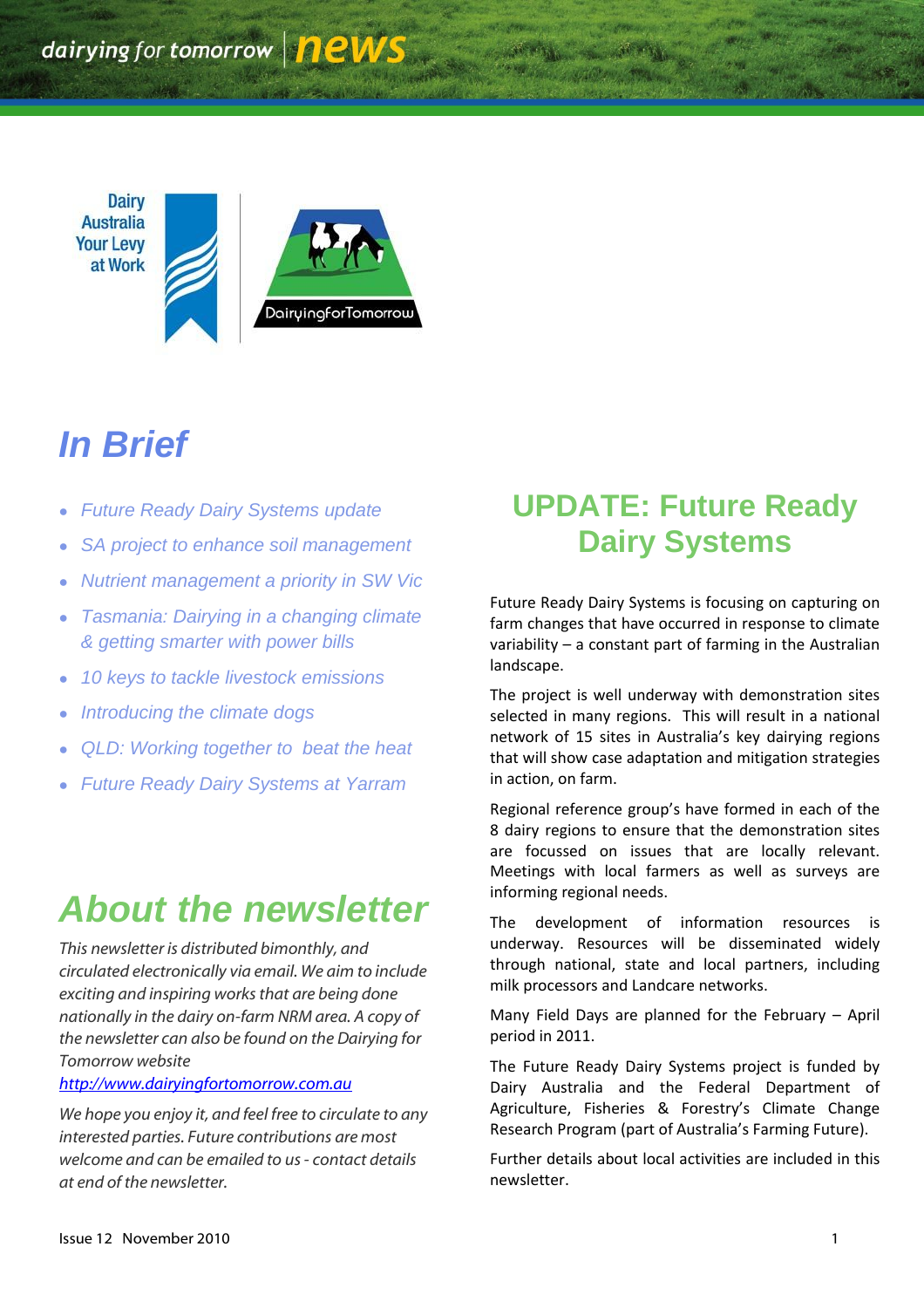### **Nutrient Management a priority in SW Vic**

Nutrient management is the highest priority issue facing dairy farms in south-west Victoria, according to a survey conducted for the Future Ready Dairy Systems project.

The survey also identified energy savings, pasture and crops, shelter and shade, and heat stress as high priority issues that farmers want to learn about.

Western Victoria's Future Ready Dairy Systems project coordinator, Louise Sheba said demonstration sites would be established in response to the survey results. "The project aims to provide dairy farmers with examples of how they can manage in a variable climate and options to adapt their farming systems to be more resilient to variable climatic conditions".

More than 65 of the 77 farmers responding to the survey listed nutrient management as a high or medium high priority. With farmers keen to learn about sustainable use of effluent and optimising fertiliser use.



*Above: Dairy effluent being applied to paddocks in Victoria's south west.*

Energy saving options such as solar power and heat transfer were identified as strategies requiring more information.

Regional Reference Group Chairman Tom Walsh said the group's next task was to confirm the top five priorities based on the survey results and then find farms and people with expertise to demonstrate on the topic.

"We will be analysing the results of the survey and other submissions from farmers to make sure we are providing information and demonstrations that meet the priority needs of our local farmers," he said.

Farms chosen for showcase demonstrations will be offered technical support to provide accurate information to share with other farmers. Experts in the field will also be on hand at the demonstration days to provide information.

"Farmers will be able to view the farm's chosen topic in action, discuss the benefits and savings and learn from experts in the field," Mr Walsh said.

*More Information Louise Sheba, DfT Regional Coordinator m 0409 505686*

### **SA project to enhance soil management**

Dairy SA has been successful in securing \$299 520 to assist dairy farmers across the state to monitor dairy farm soil acidity and nutrient levels in order to maximise fertiliser efficiency and production and reduce nutrient loads in to the environment.

The project, "Reducing Soil Acidification through Nutrient Management in SA" is funded by the Australian Government - Caring for our Country.

Soil acidity is a significant threat to agricultural production across SA. High soil acidity has been identified as leading to the leaching of nutrients (including trace elements) and may contribute to the degradation of riparian environments and water quality.

Participating farms in the Fleurieu, South East and Barossa Mid North districts will work with local agronomists to conduct intensive soil sampling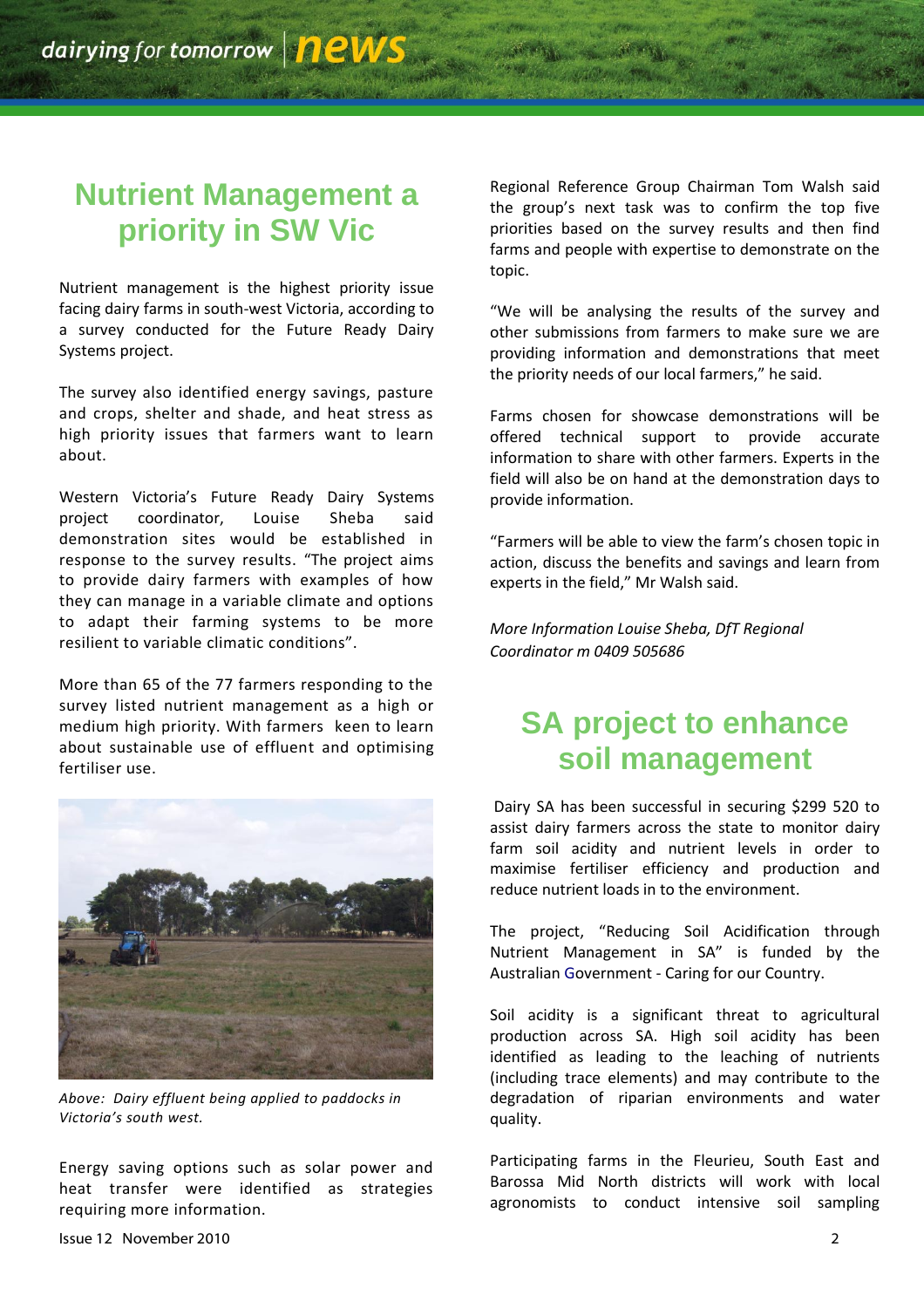programs in order to ascertain current acidity and fertility levels. Risk of loss of nutrients from the farm will then be assessed for each paddock that has been soil tested. Data will be used to develop detailed farm fertility maps and build targeted nutrient budgets for the farm that maximise fertiliser efficiency and reduce potential nutrient loss to the environment.

Soil sampling will commence this summer and continue over two further years in order to track fertility change over time.

It is envisaged that the project will not only lead direct change on participating farms but will also provide a comprehensive farm fertility benchmark that will assist farmers to improve productivity and reduce nutrient losses.

*For further information on this project please contact Dairy SA Verity Ingham 87660127 or Monique White 0400 972 206*

### **Tasmania: Dairying in a Changing Climate**

"What will our climate look like in 2030? How much water are we likely to have? How will our pastures respond?" These are some of the questions that will be discussed at the upcoming Dairy Industry presentation of the Climate Futures for Tasmania research, to be held at the Sir Raymond Ferrall Centre in Launceston on Thursday 2<sup>nd</sup> December 2010.



The Climate Futures for Tasmania research has used a unique downscaling approach to look at climate trends on a localised 10 km grid scale, out to 2100. Learn about the expected trends in temperature, rainfall, wind, evaporation and water availability for current and future dairying regions. Industry discussion of what this will mean for water availability, pasture growth, milk production and future investment in the Tasmanian dairy industry.

Presenters from the Climate Futures for Tasmania research team will include Greg Holz (ag impacts) and James Bennett (catchment hydrology), as well as Philip Darton from Fonterra and Richard Rawnsley from TIAR.

This will be a once-off opportunity and industry discussion will focus on how this research can be used to highlight competitive advantages for the Tasmanian dairy sector.

RSVP to DairyTas by 30<sup>th</sup> November on 64322233 or [tasdairy@bigpond.com.](mailto:tasdairy@bigpond.com)

### **Get Smarter With Your Power Bill in Tassie**

Tackling rising energy costs is the aim of a series of energy efficiency field days for Tasmanian dairy farmers during December 2010.



ABOVE: Tony and Melissa Fielding's farm at South Riana, hosting energy efficiency discussion day on  $10^{th}$  December.

Energy consultants Paul Fulton and Marc White will give farmers practical tips on getting their power tariffs right and negotiating energy contracts.

Early in 2011, Tranche 5A electricity customers (bills between \$10,000 - \$50,000) become contestable and it is important that farmers understand their options regarding power tariffs.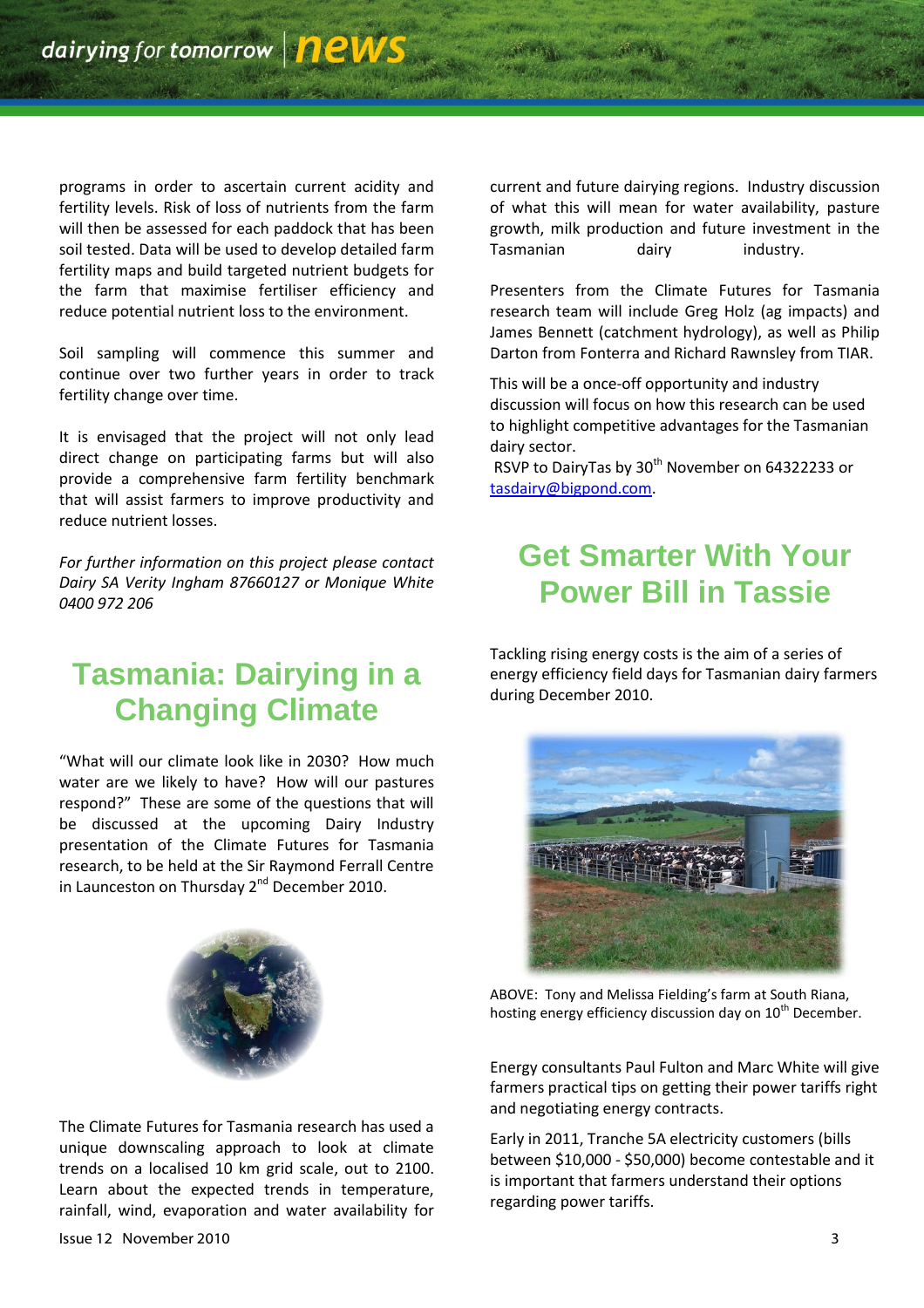The days will include a detailed review of the irrigation and dairy shed set up, with commentary from the host farmers on how and why their systems have been set up and a range of irrigation and dairy industry experts giving tips on ways to save energy costs through improved system efficiencies and maintenance.

The days will be repeated at 4 dairy farms (Togari, Elizabeth Town, Derby and South Riana) from  $7<sup>th</sup>$  to 10<sup>th</sup> December. RSVP to DairyTas by 3rd December on 64322233 or [tasdairy@bigpond.com.](mailto:tasdairy@bigpond.com)

*For further information call Dairying for Tomorrow Coordinator Rachel Brown on 0419 528 428*.

# **10 Keys to Tackle Livestock Emissions**

October 2010 saw 400 scientists and other top minds in their field gather from nearly 40 countries for the 4th International Greenhouse Gases and Animal Agriculture (GGAA) Conference in Banff, Canada. Following are ten key perspectives highlighted during the wrap-up session.

**1. Avoid one size fits all mindset.** Science is driving the development of many new strategies and tools for livestock producers and their industries to reduce greenhouse gas emissions, summarized Dr. Elizabeth Pattey of Agriculture and Agri-Food Canada.

The options for manure management are one example where many approaches are coming into play, including a variety of housing, grazing, storage, and treatment application options. "The progress is exciting yet we must remember there is no one solution that fits all. Options are good but we need them presented in way that allows farmers to make decisions to best meet their individual needs."

**2. Use better measuring sticks in research.** As a pioneering area of science, it's important that the field of greenhouse gases and animal agriculture continually improves and coordinates its approaches to measuring emissions, says Dr. Mark Powell of the USDA in Madison, Wisconsin.

Powell identified several key questions. Among them: How do we mimic natural conditions? How do we make sense of the measurements that we make? And how do we reconcile and interpret results from individual animal studies and those involving herds and plots. "There's a need to agree on the most important reporting factors that will be useful for practical applications and also to guide research."



*ABOVE: Cows grazing in South Gippsland, Victoria. Managing emissions from livestock was the topic of discussion at a world conference in Banff during October 2010*

**3. Look for 'win-wins.'** Livestock industries are faced with a number of demands and it's important to emphasize strategies that are not too narrowly focused, says Dr. Michael Kreuzer of ETH in Zurich, Switzerland.

One promising example of a 'win-win' approach is dietary strategies that incorporate oils or oilseeds to reduce emissions. This approach may also improve the health value of resulting livestock products. "There is an incredible number of new studies and options emerging from this dietary area," he says. "One of the favourites that is holding up well is feeding linseed or flaxseed that contains oil. This has the additional advantage of increasing omega-3 fatty acids in milk and meat which is desirable from a human health perspective."

Many presenters emphasized, emissions reduction strategies that are not only effective at reducing emissions but also practical and economically feasible for producers are the most important 'win-win' of all.

**4. Anchor strategies in the rumen.** "What produces methane is the microbial population in the rumen, so all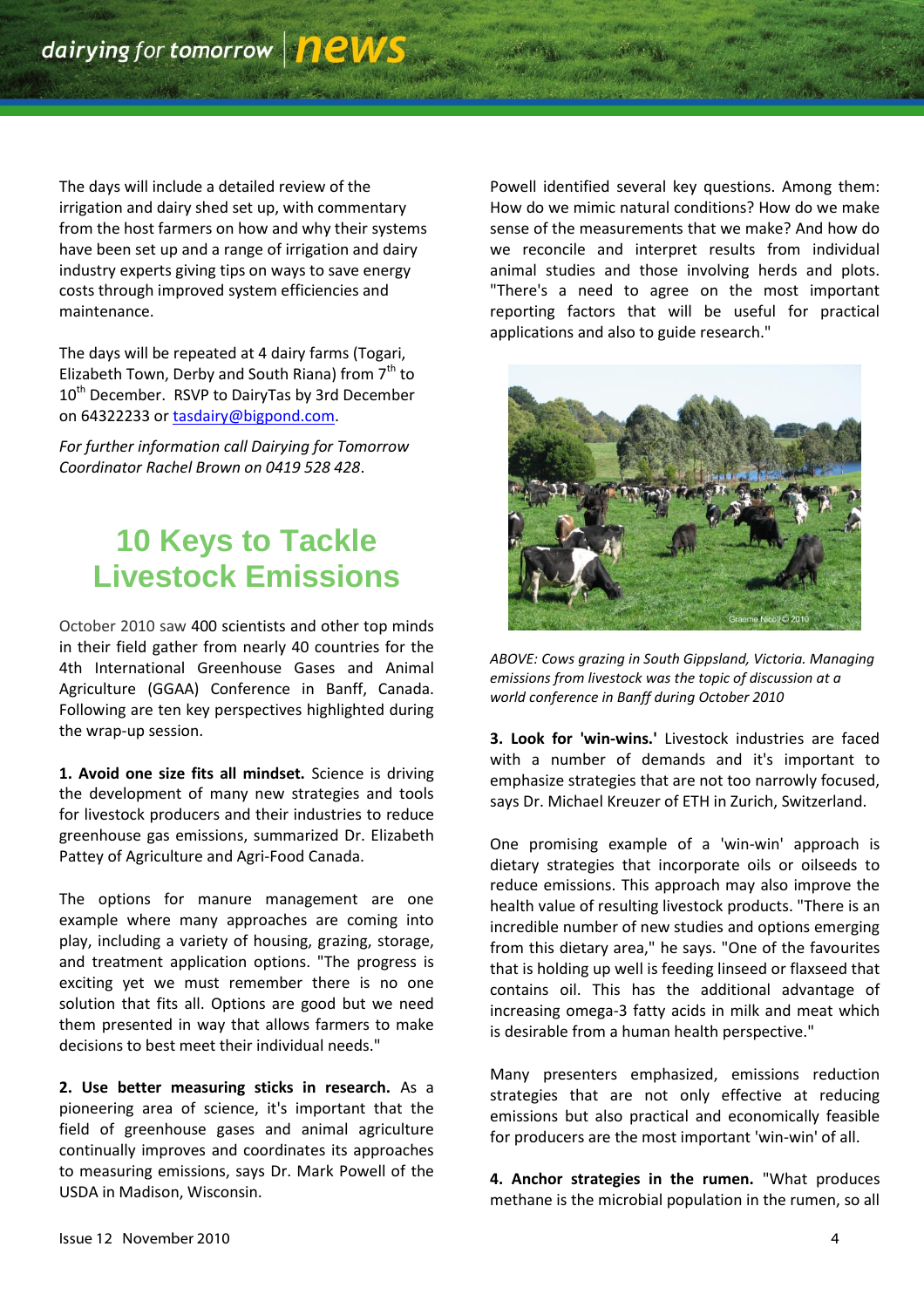of our strategies have got to have a clear anchoring in the rumen," says Dr. Jamie Newbold of Aberystwyth University, Wales. There has been enormous progress in the technology to describe the rumen microbial ecology, he says, which is driving new approaches to mitigation. "One of the keys for further progress is to move toward describing the functional genomics of metabolic inhibitors. As we get into understanding that, our ability to design new mitigation methods will increase dramatically."

**5. Take advantage of heritability.** One of the standout new opportunities highlighted at the conference was the apparent heritability of methane production among animal phenotypes, says Newbold. "This is enormously exciting. I think we've got to drill down to that over the next three years. That's going to require collaboration between laboratories and very much between countries, as we try to get the data sets large enough to really make strong progress."

**6. Invest in modelling research to spur broad progress.** Modelling livestock greenhouse gas emissions is an area of science focused on the complex task of understanding and replicating the sophisticated livestock emissions dynamic. It's also a lynchpin that supports many areas of research and applied strategies, and needs to continue as a high priority area for future work, says Dr. Odd Magne Harstad of the Norweigan Institute of Life Sciences, Norway.

He kept his assessment brief and to the point. "Enteric methane is a very important source of greenhouse gas. It is therefore very important to model livestock greenhouse gas emissions as accurately as possible, and it is critical that this area of research continues as a high priority in the future."

**7. Engage the developing world.** A significant point made during the conference session on big picture issues was that the majority of livestock emissions come from developing countries that don't have the luxury of focusing on emissions mitigation strategies. Unfortunately, these countries are also typically not well represented in science forums such as GGAA.

Issue 12 November 2010 5 "These are the countries where most of the population growth is predicted to occur over the next

40 years, and where additional food production will have to take place to meet their needs," says Dr. Richard Eckard, University of Melbourne, Australia. "This is a challenge for us, because these are countries that are rightly more concerned about where their next meal will come from. We have a responsibility to engage more with these countries, to help them adopt the appropriate technologies and strategies as they become available."

**8. Don't ignore the elephant in the room.** One of the compelling issues discussed at the conference is how to achieve net reductions in greenhouse gas emissions from agriculture, while more than doubling food production by 2050 to feed the world's population. "Most of us in research are fairly reticent in making statements on such issues," says Eckard. "It's a forum such as this that should be sending a message to our policy colleagues, not to expect net global reductions in emissions from agriculture by 2050, while we have to double food production in the same time.

"Many of the papers at this conference show that we can reduce emissions per unit of food produced, and we can improve efficiency, but doubling food production in the next 40 years will mean a net increase in emissions from agriculture. I don't think there's a way of avoiding that."

The world needs realistic targets and balanced strategies, he says. "We can't let this become the elephant in the room that we avoid confronting."

**9. Fix the metrics.** Another important message for scientists to deliver to policy makers is that benchmarks and targets for agriculture emissions shouldn't be measured on the same metrics as those used for the fossil fuel industry. "Agriculture is unique," says Eckard. "With fossil fuels, there are options to drive the adoption of alternatives. There is no alternative to food."

**10. Get aggressive at all levels.** A major point emphasized throughout the conference was the need for the scientific community to ensure that policy makers are clear on realistic opportunities, challenges and timeframes for science-driven progress. "We need to be clear about what can be achieved and even what can't be achieved over the next 40 years," summarized Eckard.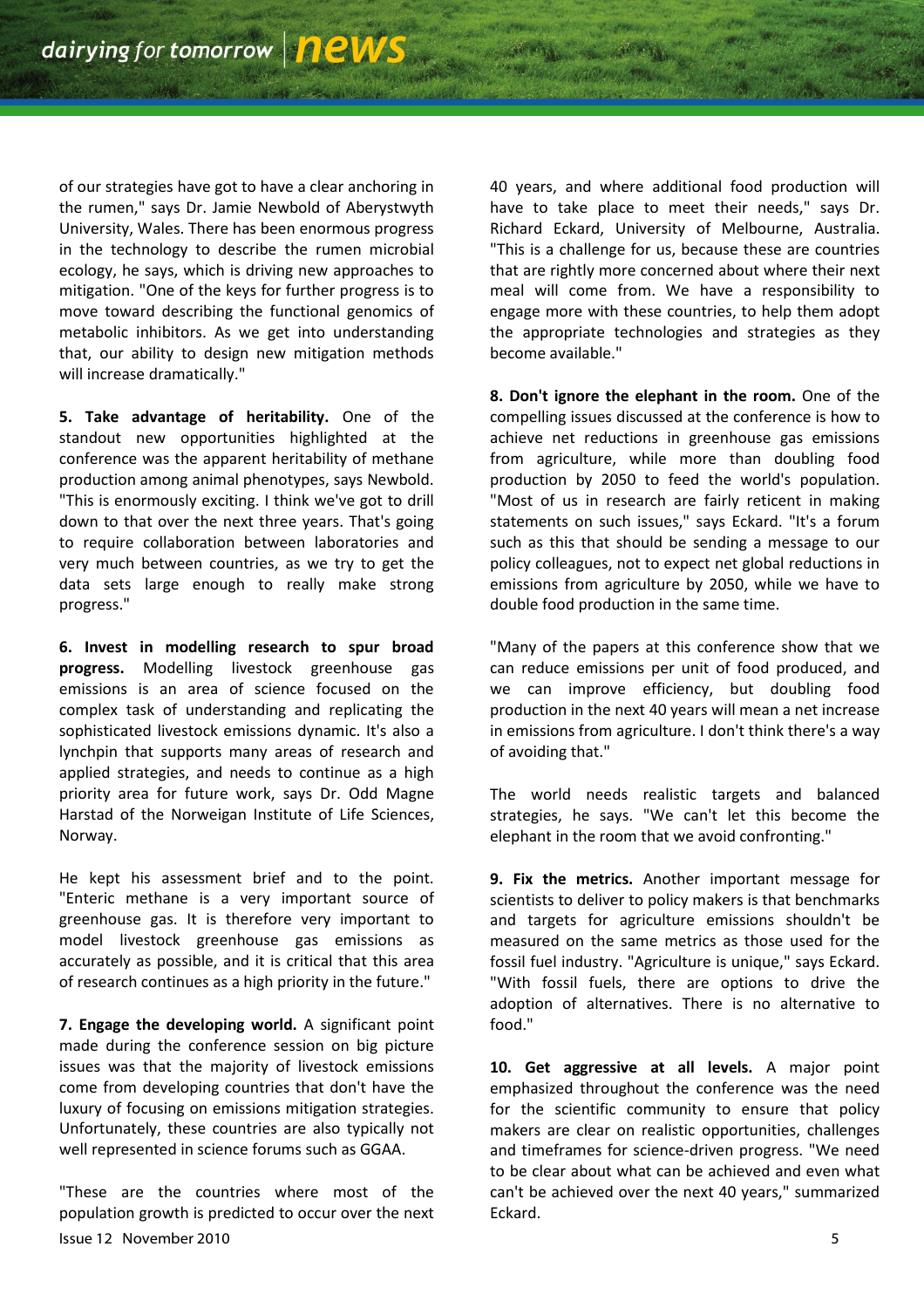#### **QLD: Working Together To Beat the Heat**

Researchers from The University of Queensland, CSIRO Climate Adaptation Flagship, and Dairy Australia have joined forces in a 2 year project to study the impact of heat stress on milk production. Climate change is projected to increase the number of days each year when dairy cows experience heat stress and farmers are going to need strategies to adapt to these changes.

In Queensland, farm demonstration sites have been established at The University of Queensland Gatton campus and Janke's dairy farm near Westbrook. Six climate stations have been installed at each demonstration site to log temperature and humidity. The stations are set up on different parts of the farm including in full sun, under constructed shade, under trees, under sprinklers and in the dairy. Measurements are taken hourly, stored on a master logger and retrieved remotely by the CSIRO team in Canberra every fortnight. The data will be shared by all organisations involved in the heat stress research.

The University of Queensland researchers are developing a new heat load index to measure the accumulative effects of heat and humidity on dairy cattle. Dairy Australia and CSIRO will use historical trends of the Temperature Humidity Index (THI) to generate colour coded THI and milk impact maps for each region. The milk impact maps, expressed in litres of milk lost per cow per year, will be based on the number of days when the THI exceeds 75. The maps will also be scaled for low, moderate and high heat stress susceptibility herds.

The combined research will not only improve the industry's knowledge of regional heat stress impacts, but will provide far better tools for farmers to assess the cost and benefits of the various options available to manage heat stress.

The Queensland Dairy NRM team, a partnership between Queensland Dairyfarmers' Organisation and Subtropical Dairy, has played a key role in coordinating collaboration between researchers and finding suitable demonstration farms. The

Queensland Dairy NRM team will also coordinate Cool Cows Infrastructure field days in the new year, where farmers can talk directly to the researchers and discuss the best options to manage heat stress. The field days and demonstration sites is supported by funding from the Australian Government Department of Agriculture, Fisheries and Forestry under FarmReady, part of Australia's Farming Future.



ABOVE: Alison Laing and Steven Crimp from CSIRO check weather station data at Janke's dairy farm Westbrook.

*More information: Rick Kowitz, Queensland Dairyfarmers' Organisation 07 32362955.*

#### **Meet the Climate Dogs**



New climate animations have been launched by Victoria's Department of Primary Industries as part of their Future Farming climate extension work. The animations have been used as a tool to distil the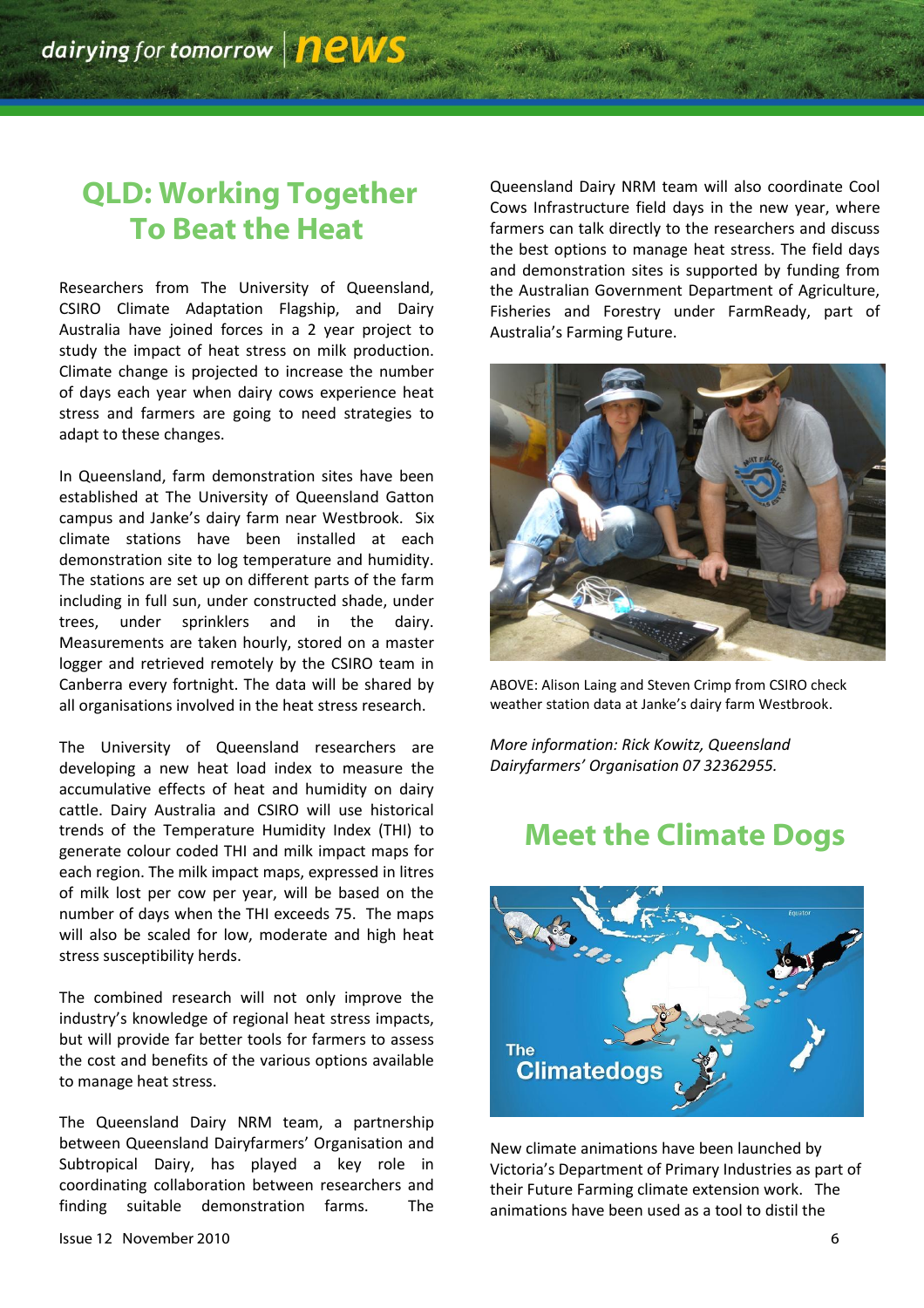complex science behind Victoria's key climate drivers into a short 60 second animation, found at; [http://new.dpi.vic.gov.au/agriculture/climate/unders](http://new.dpi.vic.gov.au/agriculture/climate/understanding-weather-and-climate/climatedogs) [tanding-weather-and-climate/climatedogs](http://new.dpi.vic.gov.au/agriculture/climate/understanding-weather-and-climate/climatedogs)

The dogs are named as follows; **Enso** who rounds up the tropical moist air in the Equatorial Pacific Ocean.

**Indy** (representing the Indian Dipole) delivers moisture from the Indian Ocean.

**Sam** (representing the Southern Annular Mode) influences the strength & frequency of cold fronts over Victoria.

**Ridgy** (representing Sub Tropical Ridge) & high pressure systems can block rainfall in Victoria.

# **Future Ready Dairy Systems: Yarram**

The Future Ready Dairy Systems project is up and running in Gippsland. Driven by a strongly focused Regional Reference Group, led by farmer Tyran Jones, plans are underway for some exciting learning opportunities.



*ABOVE: Farmers at Yarram in Gippsland discuss changes they have made to adapt to the variable climate in the region.*

First stop was to ask farmers what they want the project to deliver. Ten farmers met at Yarram in October to discuss the changes they have made to date to tackle the challenging seasons and what they are planning to consider into the future as they adapt their dairy farming businesses to the variable climate.

Common themes were how best to feed dairy cattle through the longer, drier summers whilst meeting milk production goals; whether to shift calving patterns to match the changed growing conditions; how best to conserve soil moisture; managing farm finances through the volatile seasons as well as managing risks across the farm business system.

A field day is planned for February on a farm close to Yarram. The focus will be on feeding through the season and changes to calving patterns.

*More information: Gillian Hayman, DfT Coordinator Gippsland 0428345493.*

# **Future Ready Dairy Systems: Murray Dairy**

The Murray Dairy region has seen substantial and rapid change over the last 3 to 4 years. Final irrigation allocations by Goulburn-Murray Water since 2006/07 had averaged 68% on the Murray system and 48% on the Goulburn system prior to the current season. For NSW farmers supplied by Murray Irrigation Limited, the average had been just 11% and included two years with zero allocation. This reduction in water availability has been a powerful driver of change to farming systems.

Initial work within the Future Ready Dairy Systems project has focused on getting a gauge of the changes that have already been made by farmers before determining the direction of the project.

19 farmers recently participated in 5 farmer forums across the region to provide input into the project. Variable attendance rates mean that the relative weightings of the issues nominated do not necessarily reflect the priorities of the region as a whole.

After discussing the objectives of the project, famers were asked four questions;

- i. What changes have you made to better cope with seasonal variability?
- ii. What changes are you considering making?
- iii. What topics would you nominate as areas for FRDS to focus on?
- iv. Can you suggest any farms that you consider a suitable 'demonstration farm' showing some of these changes in practice?